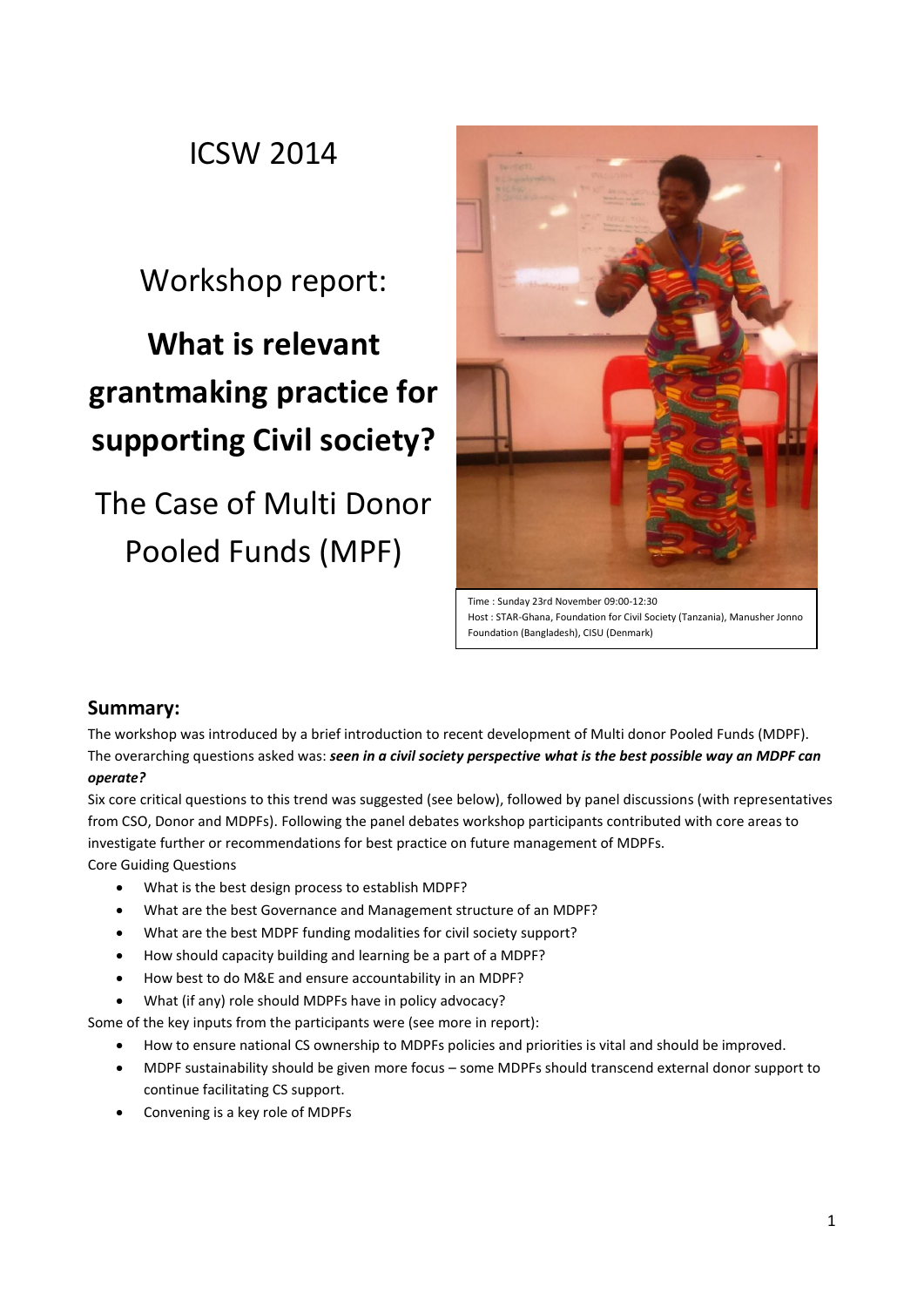# **Summary of the introduction:**

John Ulanga (FCS/TZ), Mary Tobbinosei (Star/Ghana) and Erik Vithner (CISU/Denmark)

#### Definition

A MDPF for CS support can be defined as a set of programmes or actions jointly financed by two or more donors on the basis of commonly agreed objectives, criteria for allocations and reporting modalities and with the objective of strengthening the role of Civil Society.

Strengthening of Civil Society is an objective in itself or a key instrument to pursue more general development objectives.

#### Introduction

The last decade or so has seen an increasing trend towards creation and supporting of MDPFs in developing countries. The rationale has been for increasing aid effectiveness

- Harmonizing approaches
- Increasing ownership
- Increasing outreach
- Reducing transaction costs

MDPFs can have a sectoral or a thematic focus, or be 'open' funds in support of civil society more generally.

MDPFs can take various forms:

- Donor Controlled Funding Mechanisms
- Government aligned
- Independent Foundations

Examples of MDPF

- Manusher Jonno Foundation, Bangladesh [\(http://www.manusherjonno.org/](http://www.manusherjonno.org/index.php))
- STAR Ghana [\(http://www.starghana.org/](http://www.starghana.org/))
- The Foundation for Civil Society, Tanzanian [\(http://www.thefoundation.or.tz\)](http://www.thefoundation.or.tz/)
- Independent Development Fund, Uganda [\(http://www.idf.co.ug/\)](http://www.idf.co.ug/)
- Zambia Governance Fund [\(http://zambiagovernance.org/\)](http://zambiagovernance.org/)
- Southern Africa Trust, South Africa [\(http://www.southernafricatrust.org/\)](http://www.southernafricatrust.org/)
- CSSM, Mozambique [\(http://www.masc.org.mz\)](http://www.masc.org.mz/)
- AcT, Tanzania [\(http://www.accountability.or.tz/](http://www.accountability.or.tz/))

## **Additional questions to be considered**

During the initial discussions participants suggested that the six core questions should be supplemented by some of the following questions: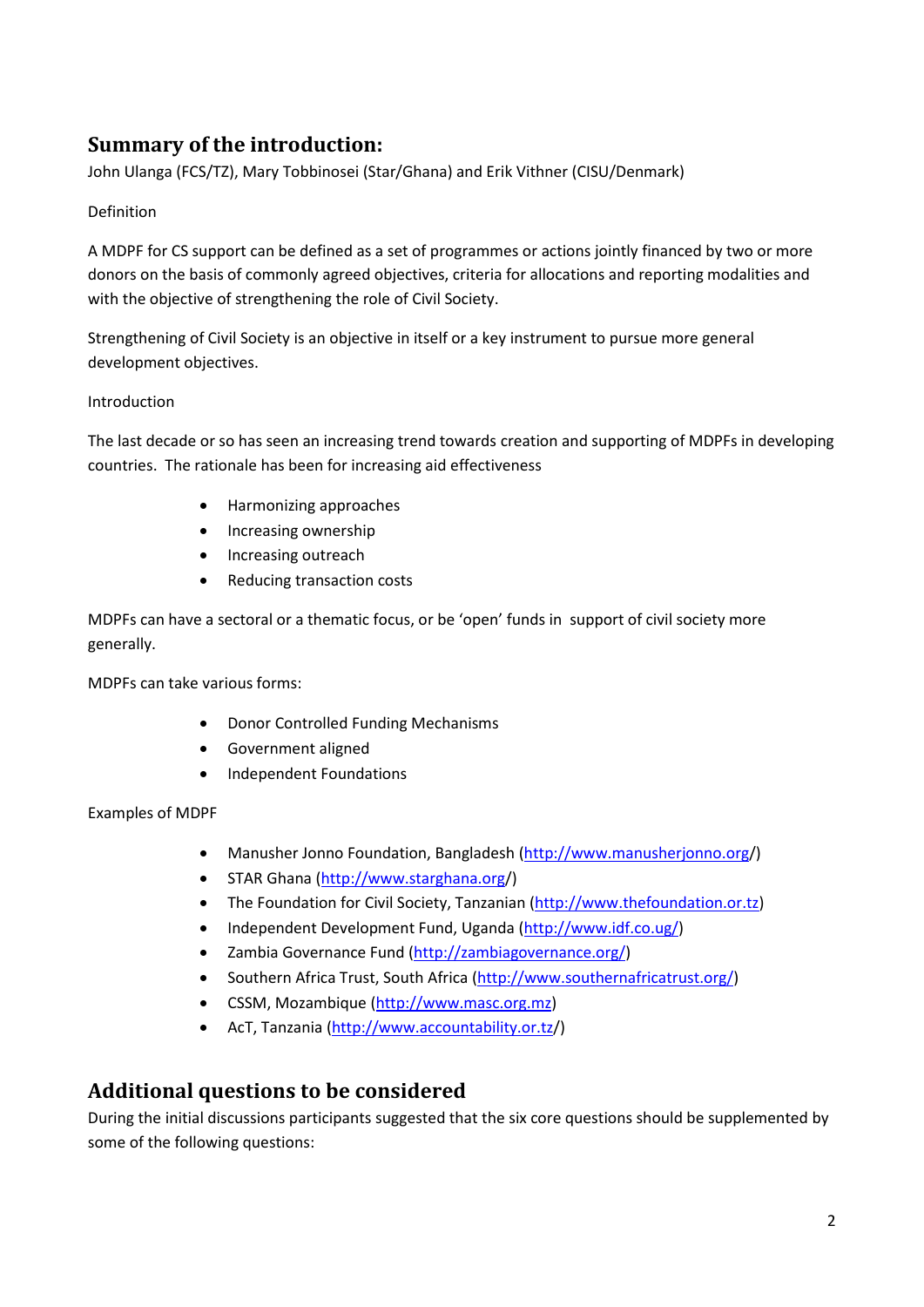- Further investigate what is the motive for donors to form/support MDPFs?
- How can we as Civil Society influence the donor agendas (leading their priorities of MDPFs)
- What is the sustainability of MDPFs?
- Sustainability of MDPFs? What is the long term idea in establishing such institutions?
- Can MDPFs support policy activism?
- Defining MDPF: are private and philanthropic funds considered MDPF's?

## **Suggested areas for civil society recommendations:**

Based on the input from participants we have tried to cluster the input into a number of themes:

#### **QUALITY OF FUNDING:**

Spending quality time and money on those aspects of the practice and on those relationships that are most difficult is vital to civil society support . Beware of succumbing to excessive cost reductions/efficiency demands.

#### **OUTREACH AND ACCESSABILITY:**

- Finding ways to address (and develop capacity) of small, grassroot NGOs and informal groups  $\rightarrow$  A possible solution could be a call for proposal aimed at improving the sector

- Funding modalities – MDPFs organizations need to develop easy and user friendly funding applications.

#### **MDPF AND CAPACITY:**

MDPFs should invest more in capacity development, both technical and institutional, and faciltitate the creation of critical mass – especially in fragile contexts.

#### **MDPFs MEDIATING ROLE:**

- It is important that donors understand each other's constraints.

- MDPFs should not be 'gatekeepers' for donors  $\rightarrow$  but be 'bridges between Civil Society and the donors (and government when relevant).

- Looking at the future of ODA (= declining) we might need to move away from a 'funding approach' (like MDPFs), but instead debate much more multistakeholder partnerships, including all stakeholders. Now it seems as if MDPFs are a goal in itself, but they should be 'convening platforms', not intermediaries.

#### **MDPF APPROACH:**

- The approach of the Fund administrator [MDPF] is essential.

- MDPFs must ensure flexibility and capacity enhancement

#### **ALTERNATIVE SOURCING FOR CIVIL SOCIETY:**

Communities can also be donors for small local funds addressing their local needs (eg. Community foundation funds).

#### **MDPF SUSTAINABILITY:**

- In whatever you doing, the MDPFs are supporting the CSO. Find ways of making them sustainable.

- MDPFs are good and effective in reaching citizens, however, the continuity of support is questionable.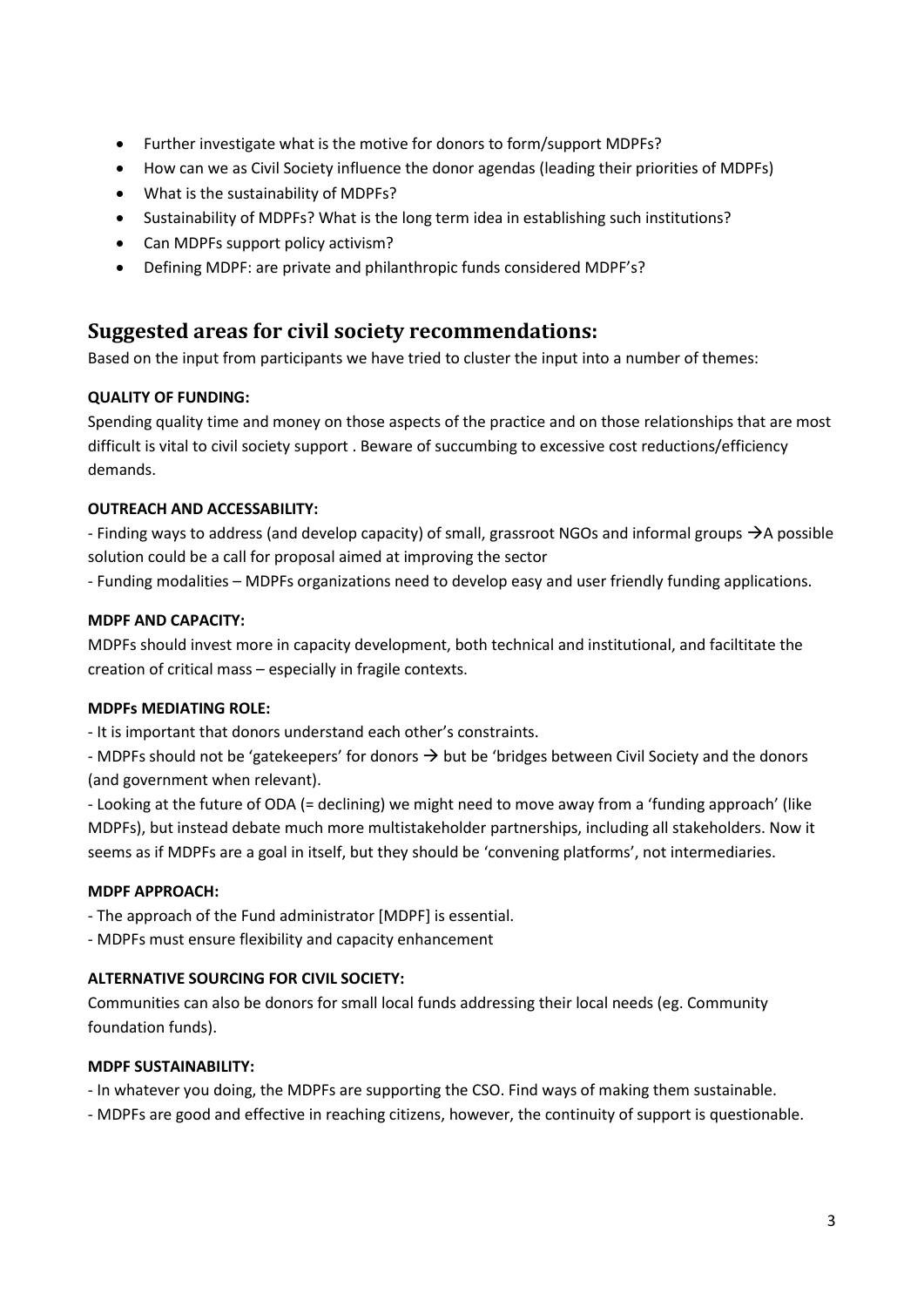#### **MDPFs AND OWNERSHIP:**

- MDPFs can be very effectively to allow joining forces (donor perspective), but the design should allow ownership of intended beneficiaries.

- MDPFs should deliberately work towards national Civil Society ownership of the MDPF approach and priorities.

- any MDPF must have a clear and transparent strategy to involve national/local Civil Society.

#### **DONOR DIALOGUE:**

Individual donors circles lead to new funding programmes.

#### **OPEN APPROACH OF MDPFs:**

Idea: MDPfs should try to keep an 'open' approach to support CSOs (enabling environment themes), also when their primary objective is thematic.

### **Future action?**

STAR, MJF, FCS and CISU will continue to gather experiences in MDPF practice. Civicus is planning to make "Resourcing for Civil Society" a theme for next years 'State of Civil Socitye report'. A chapter on the role of MDPFs will be suggested.

# **GET RELEVANT DOCUMENTS HERE:**

[www.tinyurl.com/CSgoodgranting](http://www.tinyurl.com/CSgoodgranting)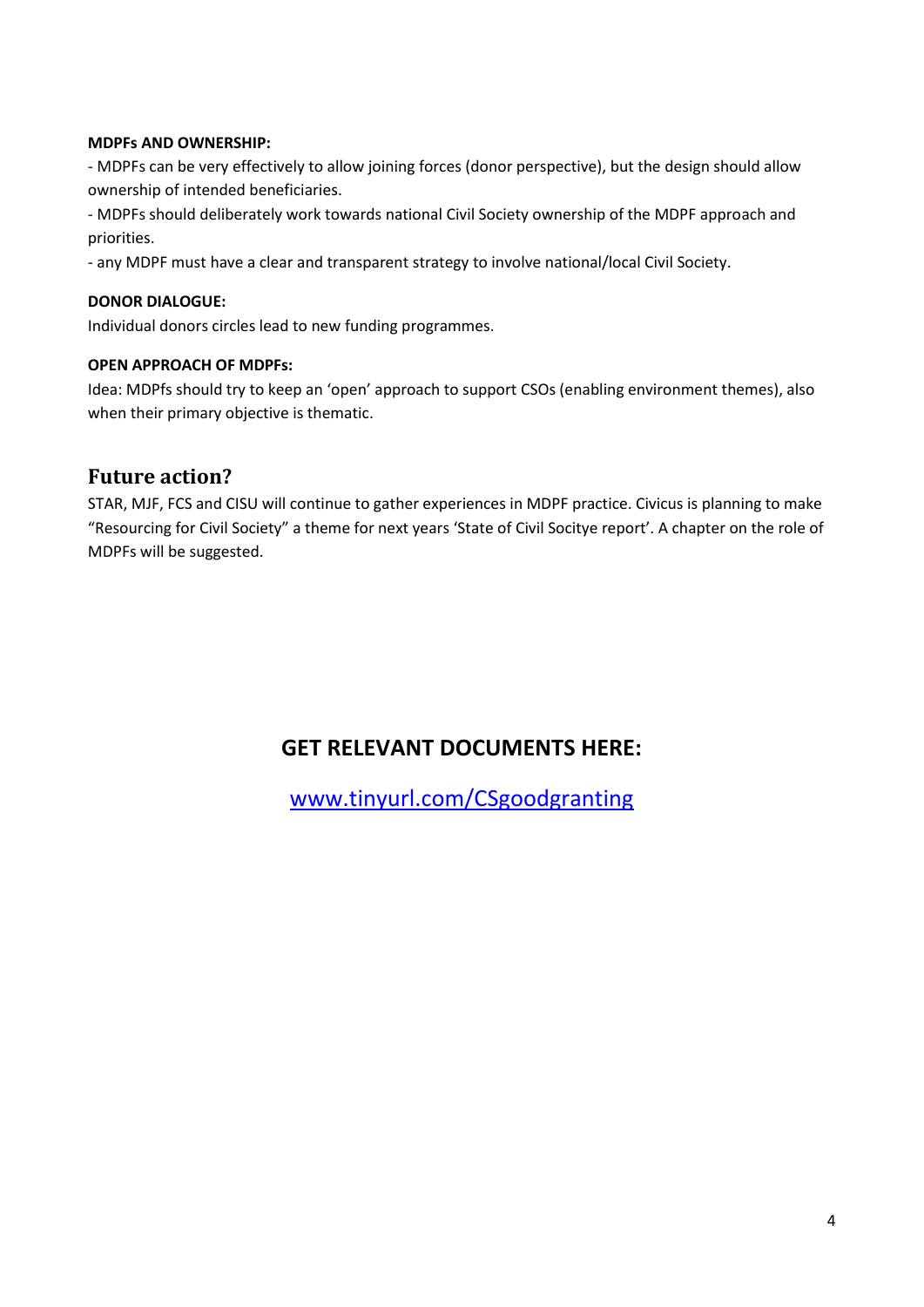